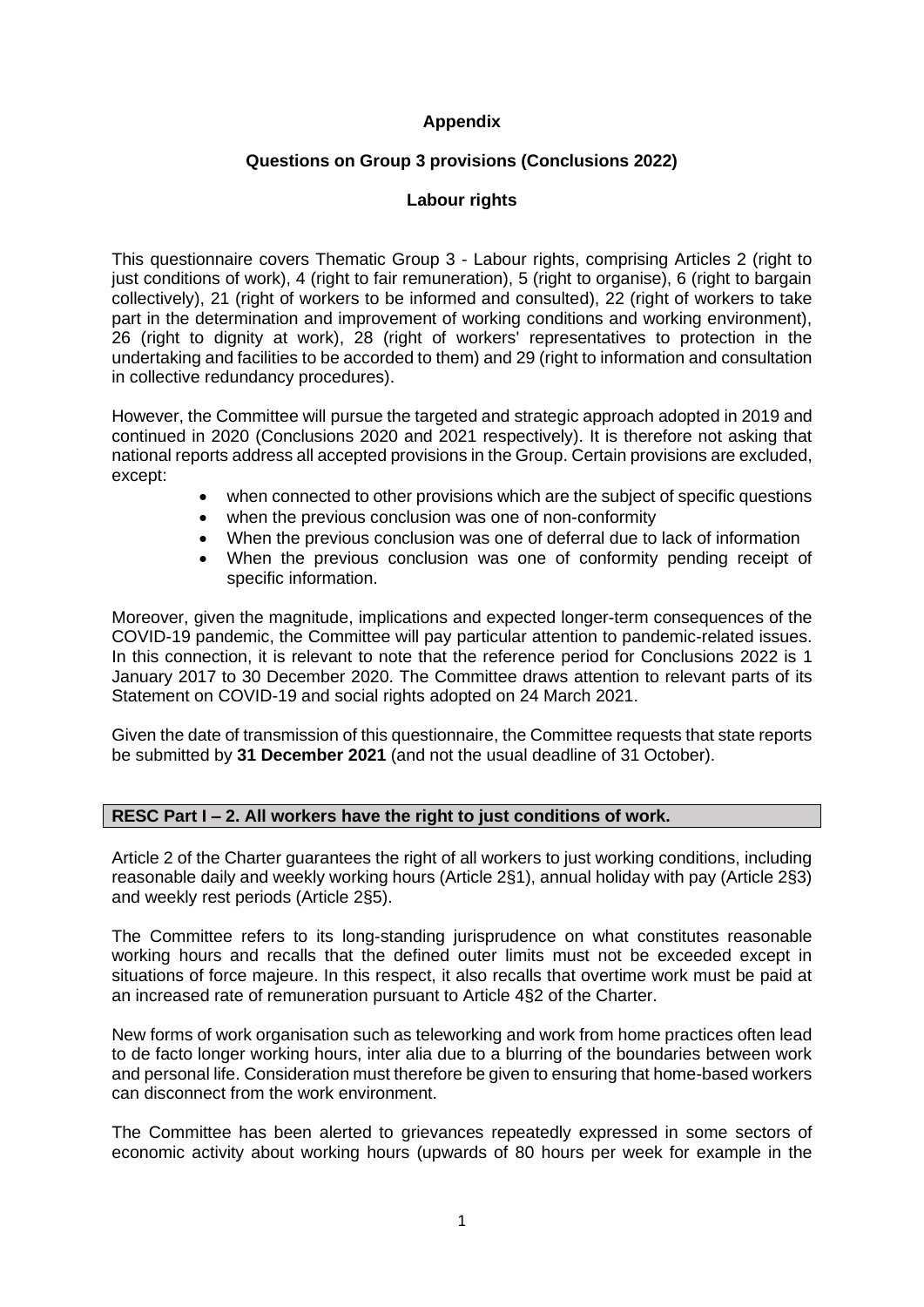health sector / hospital work). Allegedly, the pandemic and the demands placed on healthcare as a result of the COVID-19 crisis exacerbated this for many workers.

There is also a higher risk of abuse of working hours in the catering industry, sub-contracted non-unionised hospitality industry work, domestic and care work.

As regards the platform or gig economy, workers may be confronted with long working hours and inadequate rest periods in order to make a decent living, or they may have to accept unreasonable numbers of gigs in order not to lose the "privilege" of getting more or "better" work from the platform.

Precarious and low-paid workers, including in the gig economy and those on zero-hour contracts, are particularly vulnerable to the impacts of the COVID-19 crisis and States Parties must ensure that these categories of workers enjoy all the labour rights set out in the Charter. This includes not only those pertaining to safe and healthy working conditions, reasonable working hours and fair remuneration (see below), but also rights relating to notice periods, protection against deduction from wages, dismissal protection, trade union membership, information and consultation at the workplace (notably Articles 4, 5, 21, 22 and 24 of the Charter).

### **Article 2 – The right to just conditions of work**

With a view to ensuring the effective exercise of the right to just conditions of work, the Parties undertake:

1. to provide for reasonable daily and weekly working hours, the working week to be progressively reduced to the extent that the increase of productivity and other relevant factors permit;

- *a) Please provide updated information on the legal framework to ensure reasonable working hours (weekly, daily, rest periods, …) and exceptions (including legal basis and justification). Please provide detailed information on enforcement measures and monitoring arrangements, in particular as regards the activities of labour inspectorates (statistics on inspections and their prevalence by sector of economic activity, sanctions imposed, etc.).*
- *b) The Committee would welcome specific information on proactive action taken by the authorities (whether national, regional, local and sectoral, including national human rights institutions and equality bodies, as well as labour inspectorate activity, and on the outcomes of cases brought before the courts) to ensure the respect of reasonable working hours; please provide information on findings (e.g. results of labour inspection activities or determination of complaints by domestic tribunals and courts) and remedial action taken in respect of specific sectors of activity, such as the health sector, the catering industry, the hospitality industry, agriculture, domestic and care work.*
- *c) Please provide information on law and practice as regards on-call time and service (including as regards zero-hours contracts), and how are inactive on-call periods treated in terms of work and rest time as well as remuneration.*
- *d) Please provide information on the impact of the COVID-19 crisis on the right to just conditions of work and on general measures taken to mitigate adverse impact. As regards more specifically working time during the pandemic, please provide information on the enjoyment of the right to reasonable working time in the following*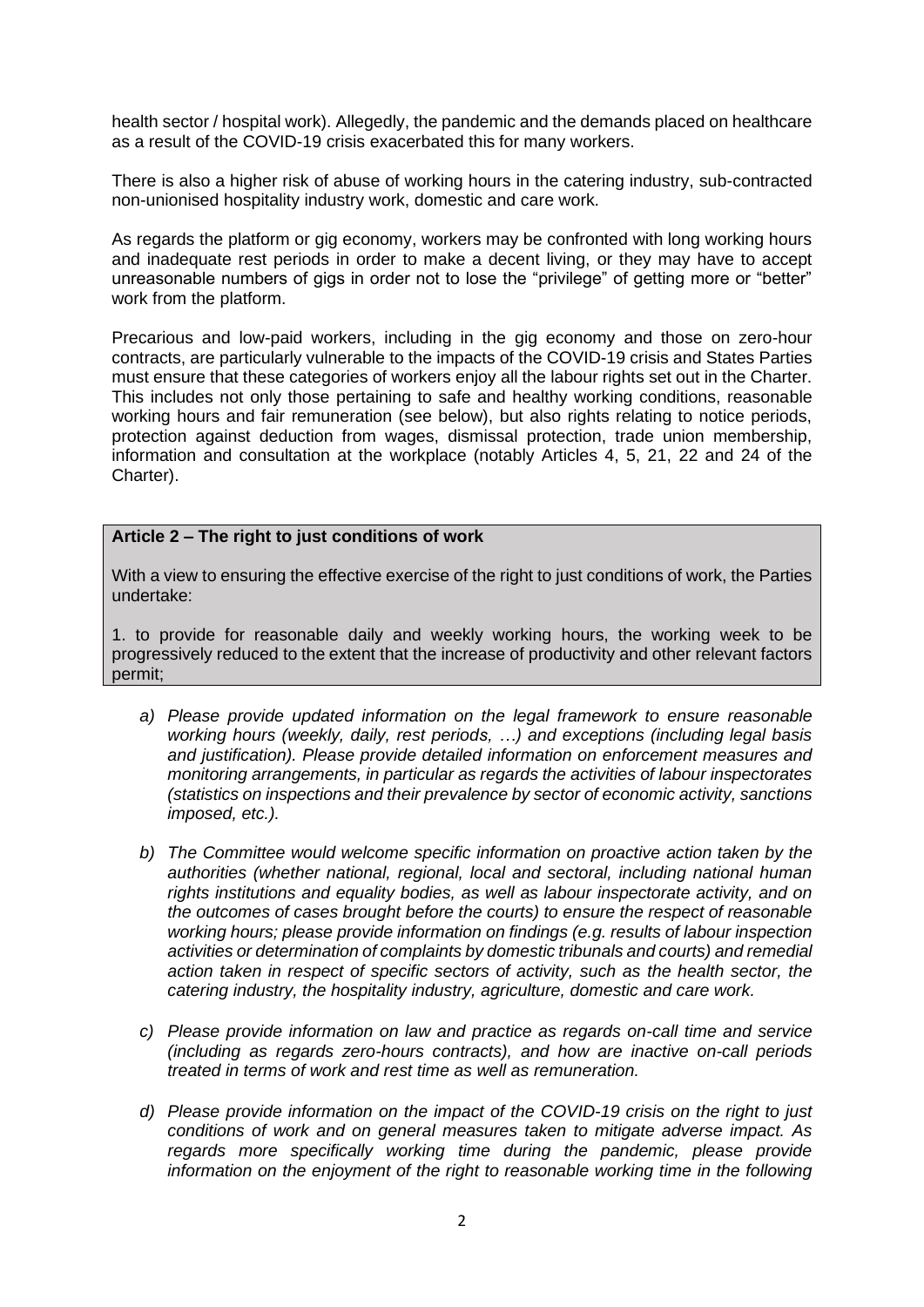*sectors: health care and social work (nurses, doctors and other health workers, workers in residential care facilities and social workers, as well as support workers, such as laundry and cleaning staff); law enforcement, defence and other essential public services; education; transport (including long-haul, public transport and delivery services).*

- *e) The Committee would welcome additional general information on measures put in place in response to the COVID-19 pandemic intended to facilitate the enjoyment of the right to reasonable working time (e.g. flexible working hours, teleworking, other measures for working parents when schools and nurseries are closed, etc.). Please include information on the legal instruments used to establish them and the duration of such measures.*
- *f) If the previous conclusion was one of non-conformity, please explain whether and how the problem was remedied. If the previous conclusion was deferred or conformity pending receipt of information, please reply to the questions raised.*
- 2. to provide for public holidays with pay;

3. to provide for a minimum of four weeks' annual holiday with pay;

4. to eliminate risks in inherently dangerous or unhealthy occupations, and where it has not yet been possible to eliminate or reduce sufficiently these risks, to provide for either a reduction of working hours or additional paid holidays for workers engaged in such occupations;

5. to ensure a weekly rest period which shall, as far as possible, coincide with the day recognised by tradition or custom in the country or region concerned as a day of rest;

6. to ensure that workers are informed in written form, as soon as possible, and in any event not later than two months after the date of commencing their employment, of the essential aspects of the contract or employment relationship;

7. to ensure that workers performing night work benefit from measures which take account of the special nature of the work.

- *a) No information is requested on these provisions, except insofar as they concern special arrangements related to the pandemic or changes to work arrangements following the pandemic: public holidays (Article 2§2), annual holiday (2§3), reduced working time in inherently dangerous or unhealthy occupations, in particular health assessments, including mental health impact (2§4), weekly rest period (2§5), written information or worktime arrangements (2§6), measures relating to night work and in particular health assessments, including mental health impact (2§7).*
- *b) However, if the previous conclusion concerning provisions in Article 2, paragraphs 2 through to 7, was one of non-conformity, please explain whether and how the problem was remedied. If the previous conclusion was deferred or conformity pending receipt of information, please reply to the questions raised.*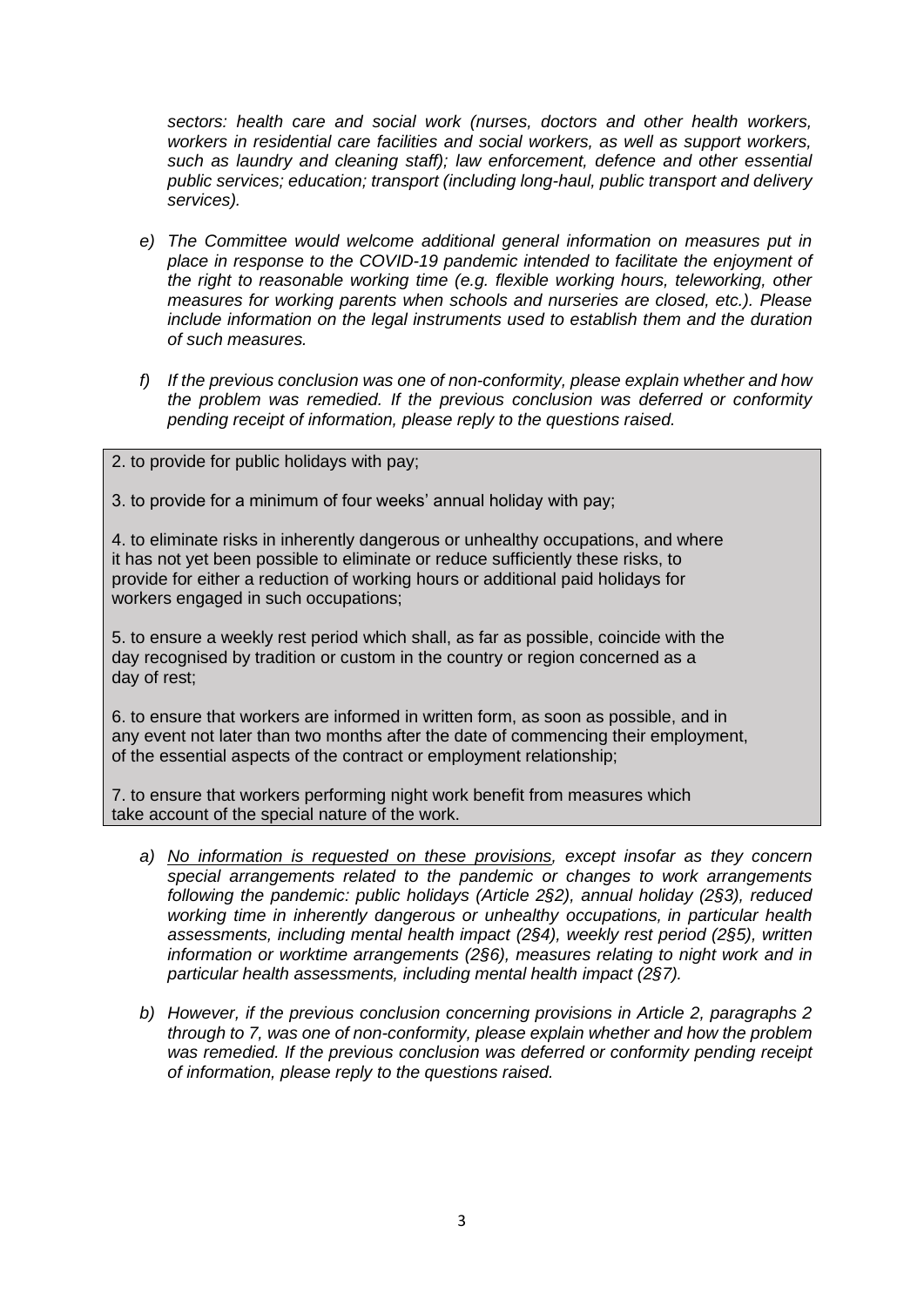### **RESC Part I – 4. All workers have the right to a fair remuneration sufficient for a decent standard of living for themselves and their families.**

Fair remuneration is a key Charter right (Article 4§1 of the Charter). This provision guarantees the right to a remuneration such as to ensure a decent standard of living. It applies to all workers, regardless of the sector or employment regime.

The requirement that workers be remunerated fairly and sufficiently for a decent standard of living for themselves and their families applies equally to atypical jobs and to emerging arrangements such as the gig or platform economy, and the work relations stemming from zero hours contracts. It goes without saying that circumventing through any means fair remuneration requirements is unacceptable. Areas of concern also include —but are not limited to— agriculture and food-processing sectors, hospitality industry, domestic work and care work.

In some cases, prevailing wages or contractual arrangements lead to a significant number of so-called working poor, including persons working two or more jobs or full-time workers living in substandard conditions. It should be underlined that the concept of "decent standard of living" goes beyond merely material basic necessities such as food, clothing and housing, and includes resources necessary to participate in cultural, educational and social activities.

"Remuneration" relates to the compensation — either monetary or in kind — paid by an employer to a worker for time worked or work done. It covers, where applicable, special bonuses and gratuities. On the other hand, social transfers (e.g. social security allowances or benefits) are taken into account only when they have a direct link to the wage.

To be considered fair, net minimum wages should not fall below 60% of average wage in the labour market; 50% if explained and duly justified as to how it amounts to fair remuneration sufficient for a decent standard of living for the workers concerned and their families. The Committee will only be satisfied that lower wages are fair on the basis of compelling or convincing evidence provided to it.

States Parties must devote necessary efforts to reach and respect this minimum requirement and to regularly adjust minimum rates of pay, including during the COVID-19 crisis. The Committee also considers that the right to fair remuneration includes the right to an increased pay for workers most exposed to COVID-19-related risks. More generally, income losses during lockdowns or additional costs incurred by teleworking and work from home practices due to COVID-19 should be adequately compensated.

# **Article 4 – The right to a fair remuneration**

With a view to ensuring the effective exercise of the right to a fair remuneration, the Parties undertake:

1. to recognise the right of workers to a remuneration such as will give them and their families a decent standard of living;

The exercise of [this right] shall be achieved by freely concluded collective agreements, by statutory wage-fixing machinery, or by other means appropriate to national conditions.

*a) Please provide information on gross and net minimum wages and their evolution over the reference period, including about exceptions and detailed statistics about the*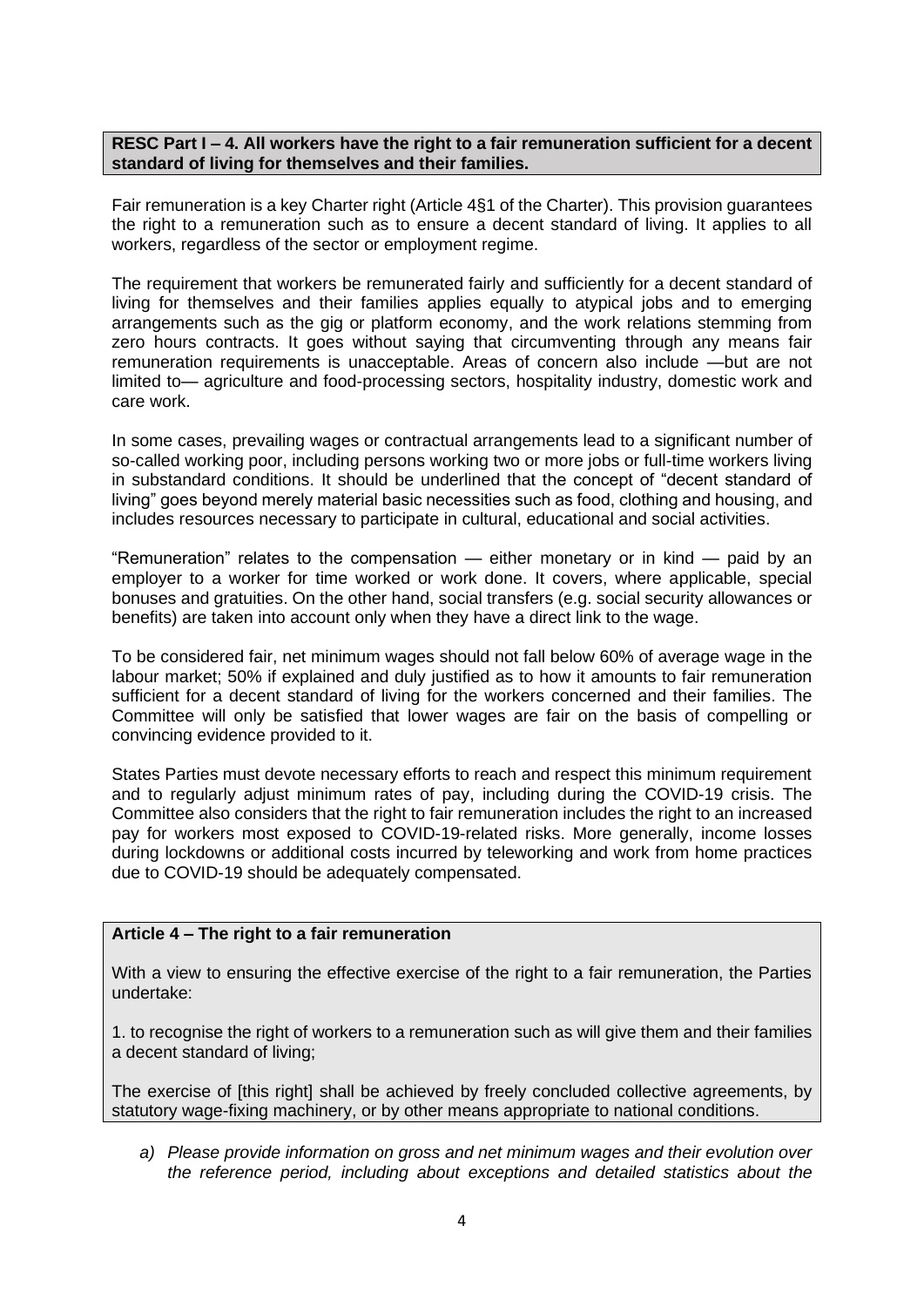*number (or proportion) of workers concerned by minimum or below minimum wage. Please provide specific information about furlough schemes during the pandemic, including as regards rates of pay and duration. Provide statistics both on those covered by these arrangements and also on categories of workers who were not included.* 

- *b) The Committee also requests information on measures taken to ensure fair remuneration (above the 60% threshold, or 50% with the proposed explanations or justification) sufficient for a decent standard of living, for workers in atypical jobs, those employed in the gig or platform economy, and workers with zero hours contracts. Please also provide information on fair remuneration requirements and enforcement activities (e.g. by labour inspectorates or other relevant bodies) as well as on their outcomes (legal action, sanctions imposed) as regards circumvention of minimum wage requirements (e.g. through schemes such as sub-contracting, service contracts, including cross-border service contracts, platform-managed work arrangements, resorting to false self-employment, with special reference to areas where workers are at risk of or vulnerable to exploitation, for example agricultural seasonal workers, hospitality industry, domestic work and care work, temporary work, etc.).*
- *c) Please also provide information on the nature of the measures taken to ensure that this right is effectively upheld as regards the categories of workers referred to in the previous paragraph (b) or in other areas of activity where workers are at risk of or vulnerable to exploitation, making in particular reference to regulatory action and to promotion of unionisation, collective bargaining or other means appropriate to national conditions.*
- *d) If the previous conclusion was one of non-conformity, please explain whether and how the problem was remedied. If the previous conclusion was deferred or conformity pending receipt of information, please reply to the questions raised.*

2. to recognise the right of workers to an increased rate of remuneration for overtime work, subject to exceptions in particular cases;

- *a) Please provide up to date information on the rules applied to on-call service, zero-hour contracts, including on whether inactive periods of on-call duty are considered as time worked or as a period of rest and how these periods are remunerated.*
- *b) Please explain the impact of the COVID-19 crisis on the right to a fair remuneration as regards overtime and provide information on measures taken to protect and fulfil this right. Please include specific information on the enjoyment of the right to a fair remuneration/compensation for overtime for medical staff during the pandemic and explain how the matter of overtime and working hours was addressed in respect of teleworking (regulation, monitoring, remuneration, increased compensation).*
- *c) The Committee would welcome information on any other measures put in place intended to have effects after the pandemic which affect overtime regulation and its remuneration/compensation. Provide information on their intended duration and the time frame for them to be lifted.*
- *d) If the previous conclusion was one of non-conformity, please explain whether and how the problem was remedied. If the previous conclusion was deferred or conformity pending receipt of information, please reply to the questions raised.*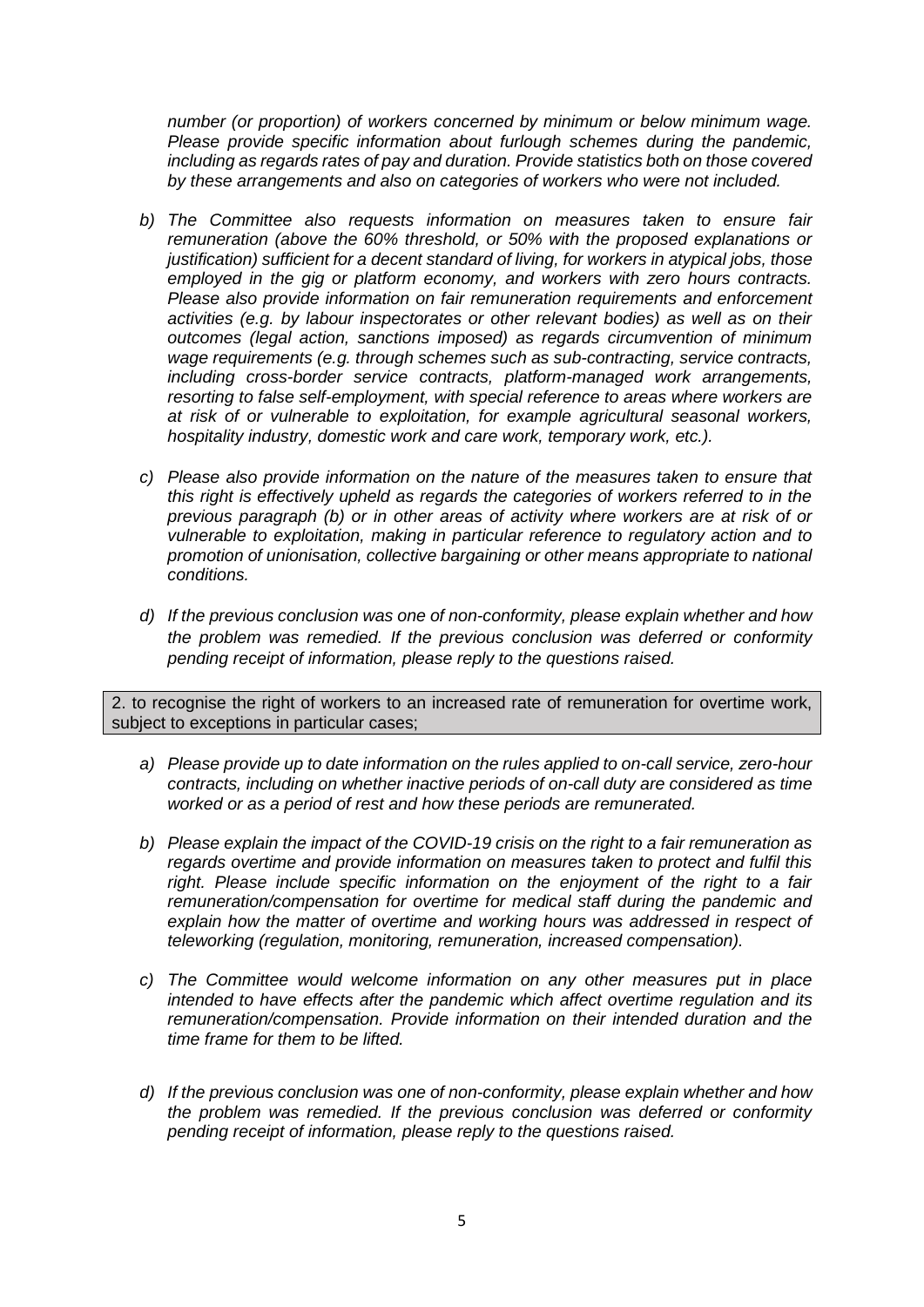#### 3. to recognise the right of men and women workers to equal pay for work of equal value;

- *a) Please provide information on the impact of COVID-19 and the pandemic on the right of men and women workers to equal pay for work of equal value, with particular reference and data related to the extent and modalities of application of furlough schemes to women workers.*
- *b) If the previous conclusion was one of non-conformity, please explain whether and how the problem was remedied. If the previous conclusion was deferred or conformity pending receipt of information, please reply to the questions raised.*

4. to recognise the right of all workers to a reasonable period of notice for termination of employment;

- *a) Please provide information on the right of all workers to a reasonable period of notice for termination of employment (legal framework and practice), including any specific arrangements made in response to the COVID-19 crisis and the pandemic.*
- *b) If the previous conclusion was one of non-conformity, please explain whether and how the problem was remedied. If the previous conclusion was deferred or conformity pending receipt of information, please reply to the questions raised.*

5. to permit deductions from wages only under conditions and to the extent prescribed by national laws or regulations or fixed by collective agreements or arbitration awards.

The exercise of these rights shall be achieved by freely concluded collective agreements, by statutory wage-fixing machinery, or by other means appropriate to national conditions.

*No information requested, except where there was a conclusion of non-conformity or a deferral in the previous conclusion for your country. For conclusions of nonconformity, please explain whether and how the problem has been remedied and for deferrals, please reply to the questions raised.*

# **RESC Part I**

**5. All workers and employers have the right to freedom of association in national or international organisations for the protection of their economic and social interests.**

**6. All workers and employers have the right to bargain collectively.**

**21. Workers have the right to be informed and to be consulted within the undertaking.**

**22. Workers have the right to take part in the determination and improvement of the working conditions and working environment in the undertaking.**

The right to organise, the right to collective bargaining and social dialogue guaranteed notably by Articles 5 and 6 of the Charter have taken on new dimensions and new importance in the COVID-19 crisis. Trade unions and employers' organisations should be consulted at all levels on employment-related measures to fight and contain COVID-19 here and now and to recover from the economically disruptive effects of the pandemic in the longer term. Agreements to this effect, whether tripartite or bipartite, should be concluded where appropriate.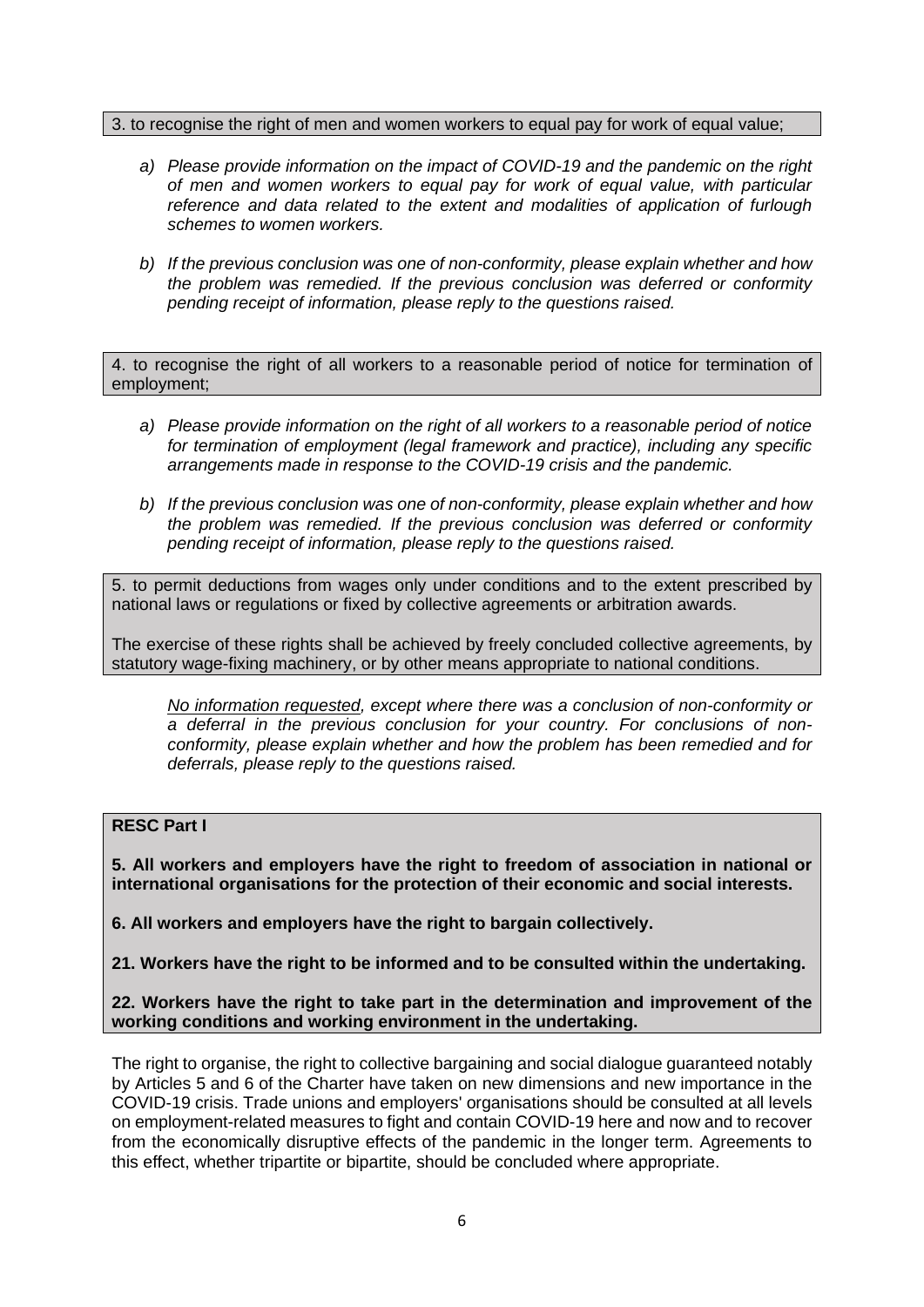The importance of dialogue and participation (good democratic governance) in the post-COVID-19 reconstruction process cannot be overestimated. Given that trade unions and workers organisations are sine qua non participants in this process, it is incumbent on States Parties to promote, enable and facilitate such dialogue and participation.

This is called for at all levels, including the industry/sectoral level and the company level. New health and safety requirements, new forms of work organisation (teleworking, work-sharing, etc.) and workforce reallocation, all impose obligations with regard to consultation and information of workers' representatives in terms of Articles 21 and 22 of the Charter.

Under Article 6§4 of the Charter the right of workers in essential services to take collective action may be subjected to limited restrictions in order to ensure the continued operation of such services, for example during a public health emergency. However, any such restrictions must satisfy the conditions laid down by Article G of the Charter

In this respect, the ECSR notes that Article 6§4 of the Charter entails a right of workers to take collective action (e.g. work stoppage) for occupational health and safety reasons. This means, for example, that strikes in response to a lack of adequate personal protective equipment or lack of adequate distancing, disinfection and cleaning protocols at the workplace would fall within the scope of the Charter's guarantee.

# **Article 5 – The right to organise**

With a view to ensuring or promoting the freedom of workers and employers to form local, national or international organisations for the protection of their economic and social interests and to join those organisations, the Parties undertake that national law shall not be such as to impair, nor shall it be so applied as to impair, this freedom. The extent to which the guarantees provided for in this article shall apply to the police shall be determined by national laws or regulations. The principle governing the application to the members of the armed forces of these guarantees and the extent to which they shall apply to persons in this category shall equally be determined by national laws or regulations.

- *a) Please provide data on trade union membership prevalence across the country and across sectors of activity, as well as information on public or private sector activities in which workers are excluded from forming organisations for the protection of their economic and social interests or from joining such organisations. Also provide information on recent legal developments in these respects and measures taken to promote unionisation and membership (with specific reference to areas of activity with low level of unionisation, such as knowledge workers, agricultural and seasonal workers, domestic workers, catering industry and workers employed through service outsourcing, including cross border service contracts).*
- *b) Also provide information on measures taken or considered to proactively promote or ensure social dialogue, with participation of trade unions and workers organisations, in order to take stock of the COVID-19 crisis and pandemic and their fallout, and with a view to preserving or, as the case may be, restoring the rights protected under the Charter after the crisis is over.*
- *c) If the previous conclusion was one of non-conformity, please explain whether and how the problem was remedied. If the previous conclusion was deferred or conformity pending receipt of information, please reply to the questions raised.*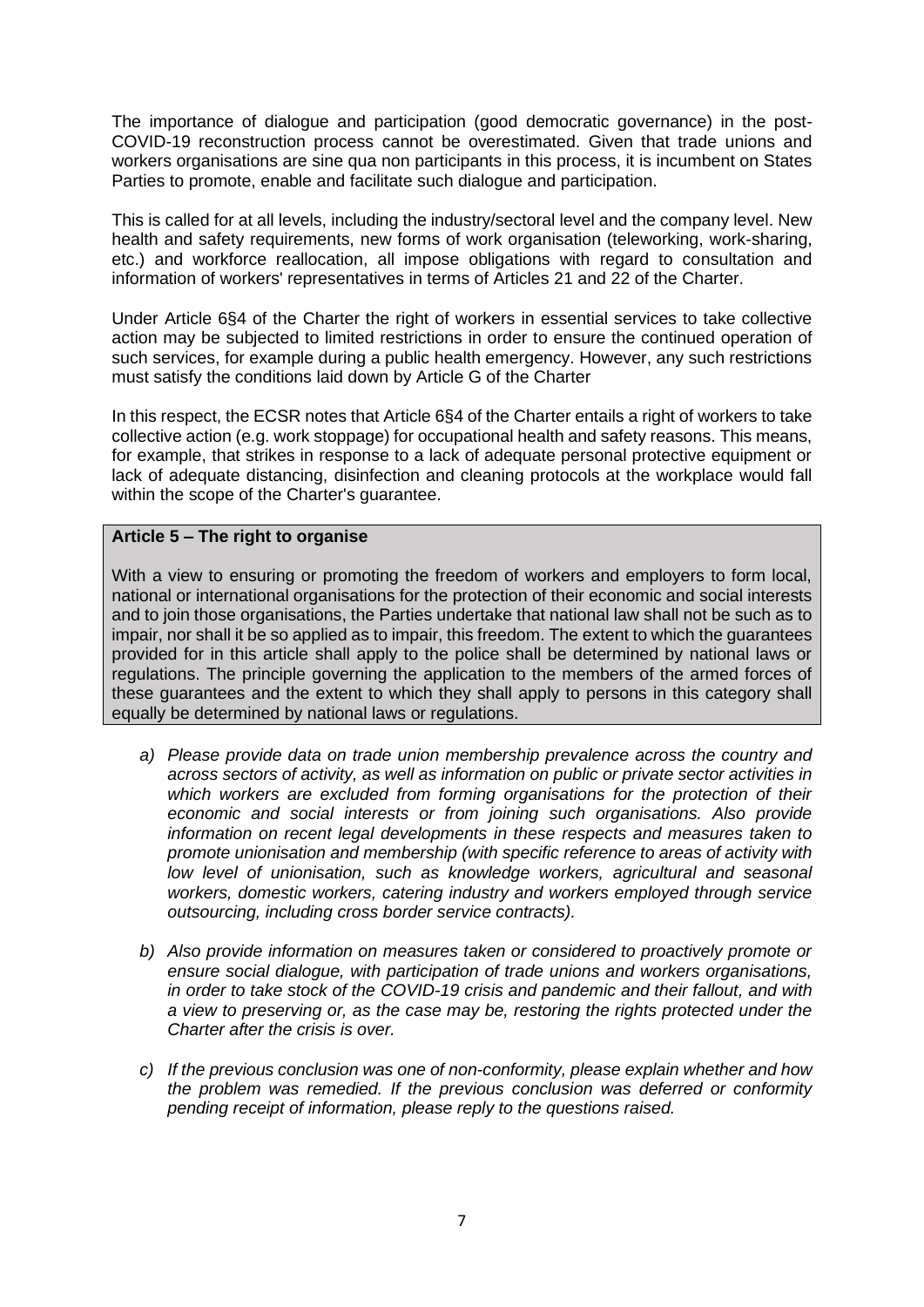# **Article 6 – The right to bargain collectively**

With a view to ensuring the effective exercise of the right to bargain collectively, the Parties undertake:

1. to promote joint consultation between workers and employers;

*No information requested. If the previous conclusion concerning the provision was one of non-conformity, please explain whether and how the problem was remedied. If the previous conclusion was deferred or conformity pending receipt of information, please reply to the questions raised.*

2. to promote, where necessary and appropriate, machinery for voluntary negotiations between employers or employers' organisations and workers' organisations, with a view to the regulation of terms and conditions of employment by means of collective agreements;

*Please provide information on specific measures taken during the pandemic to ensure the respect of the right to bargain collectively. Please make specific reference to the situation and arrangements in the sectors of activity hit worst by the crisis whether as a result of the impossibility to continue their activity or the need for a broad shift to distance or telework, or as a result of their frontline nature, such as health care, law enforcement, transport, food sector, essential retail and other essential services.*

3. to promote the establishment and use of appropriate machinery for conciliation and voluntary arbitration for the settlement of labour disputes;

*No information requested. If the previous conclusion concerning the provision was one of non-conformity, please explain whether and how the problem was remedied. If the previous conclusion was deferred or conformity pending receipt of information, please reply to the questions raised.*

#### and recognise:

4. the right of workers and employers to collective action in cases of conflicts of interest, including the right to strike, subject to obligations that might arise out of collective agreements previously entered into.

- *a) Please provide information on specific measures taken during the pandemic to ensure the right to strike (Article 6§4). As regards minimum or essential services, please provide information on any measures introduced in connection with the COVID-19 crisis or during the pandemic to restrict the right of workers and employers to take industrial action.*
- *b) If the previous conclusion concerning the provision was one of non-conformity, please explain whether and how the problem was remedied. If the previous conclusion was deferred or conformity pending receipt of information, please reply to the questions raised.*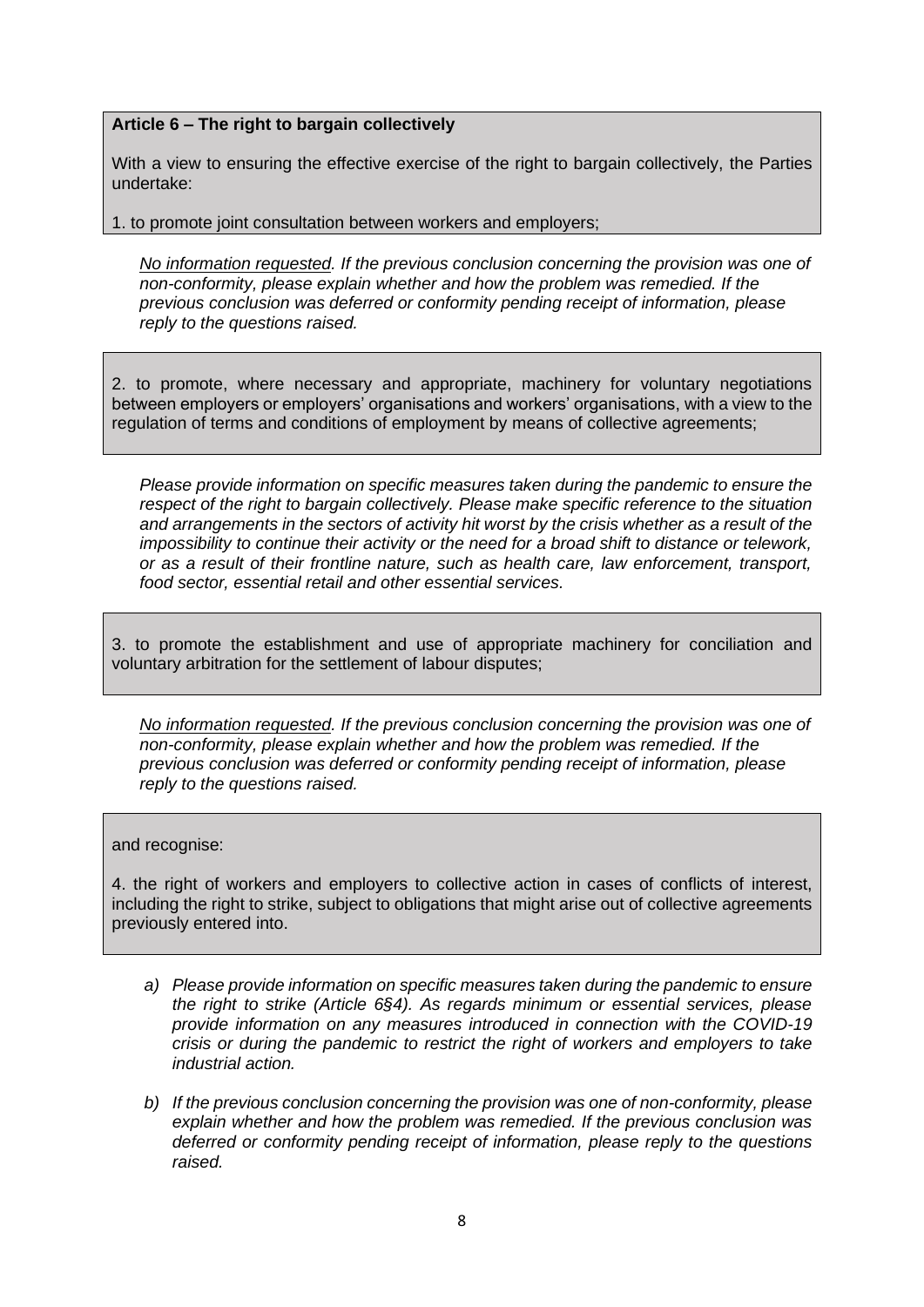# **Article 21 – The right to information and consultation**

With a view to ensuring the effective exercise of the right of workers to be informed and consulted within the undertaking, the Parties undertake to adopt or encourage measures enabling workers or their representatives, in accordance with national legislation and practice:

a. to be informed regularly or at the appropriate time and in a comprehensible way about the economic and financial situation of the undertaking employing them, on the understanding that the disclosure of certain information which could be prejudicial to the undertaking may be refused or subject to confidentiality; and

b. to be consulted in good time on proposed decisions which could substantially affect the interests of workers, particularly on those decisions which could have an important impact on the employment situation in the undertaking.

- *a) Please provide information on specific measures taken during the pandemic to ensure the respect of the right to information and consultation. Please make specific reference to the situation and arrangements in the sectors of activity hit worst by the crisis whether as a result of the impossibility to continue their activity or the need for a broad shift to distance or telework, or as a result of their frontline nature, such as health care, law enforcement, transport, food sector, essential retail and other essential services.*
- *b) If the previous conclusion concerning the provision was one of non-conformity, please explain whether and how the problem was remedied. If the previous conclusion was deferred or conformity pending receipt of information, please reply to the questions raised.*

### **Article 22 – The right to take part in the determination and improvement of the working conditions and working environment**

With a view to ensuring the effective exercise of the right of workers to take part in the determination and improvement of the working conditions and working environment in the undertaking, the Parties undertake to adopt or encourage measures enabling workers or their representatives, in accordance with national legislation and practice, to contribute:

a. to the determination and the improvement of the working conditions, work organisation and working environment;

- b. to the protection of health and safety within the undertaking;
- c. to the organisation of social and socio-cultural services and facilities within the undertaking;

d. to the supervision of the observance of regulations on these matters.

*a) Please provide information on specific measures taken during the pandemic to ensure the respect of the right to take part in the determination and improvement of the working conditions and working environment. Please make specific reference to the situation and arrangements in the sectors of activity hit worst by the crisis whether as a result of the impossibility to continue their activity or the need for a broad shift to distance or telework, or as a result of their frontline nature, such as health care, law enforcement, transport, food sector, essential retail and other essential services.*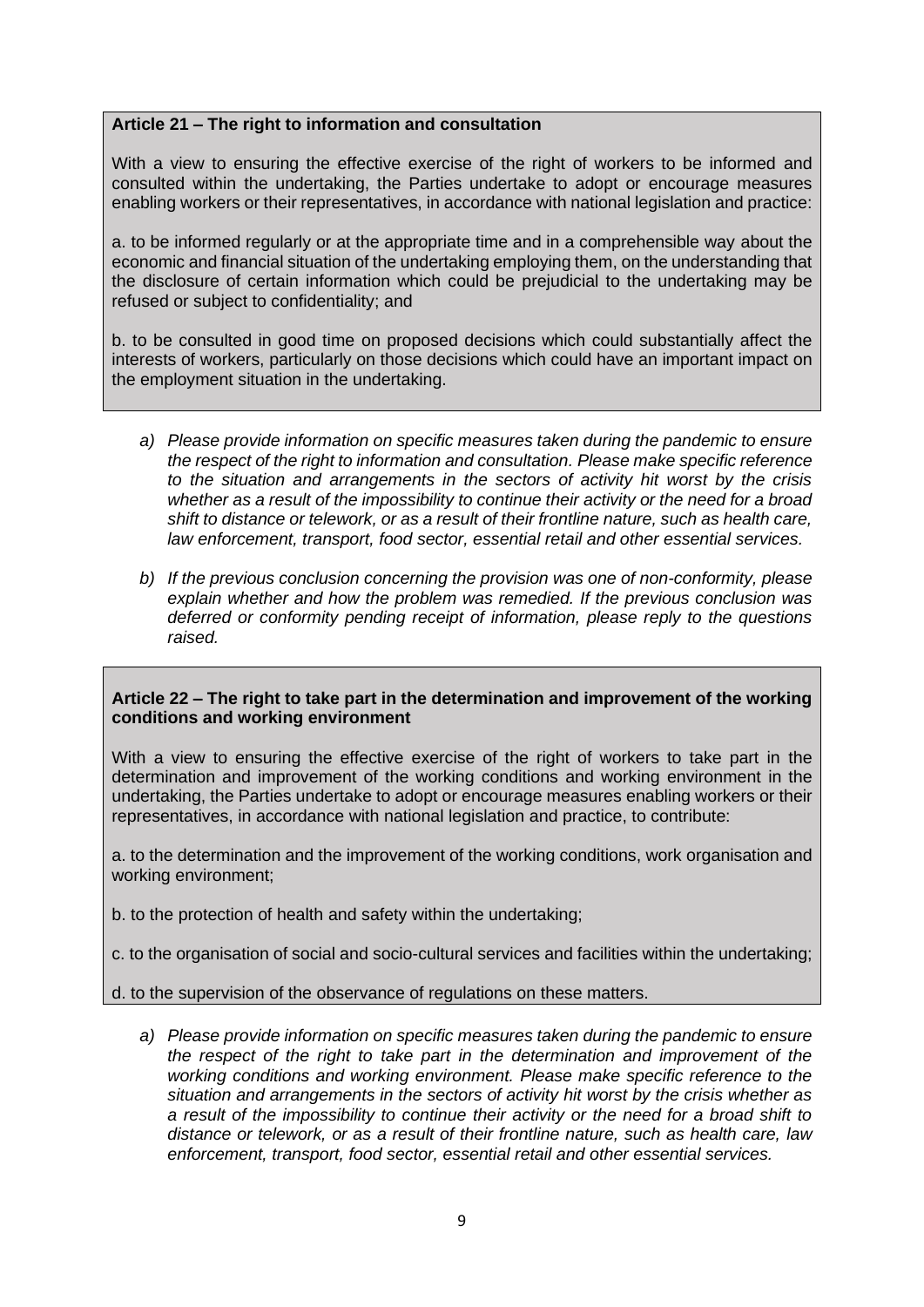*b) If the previous conclusion concerning the provision, was one of non-conformity, please explain whether and how the problem was remedied. If the previous conclusion was deferred or conformity pending receipt of information, please reply to the questions raised.*

# **RESC Part I – 26. All workers have the right to dignity at work.**

Increased awareness over the last years in respect of harassment and sexual abuse in the framework of work or employment relations provides an opportunity for states to step up action, both in terms of awareness and prevention as well as in terms of repression. As part of the remedial action, there is also a renewed opportunity to encourage the development of a gender dimension in the undertakings governance structures, and that there is a gender perspective in collective bargaining and agreements.

States Parties are required to protect workers respectively from sexual and moral harassment, by taking appropriate preventive and remedial measures. In particular, employers must be liable for harassment involving their employees or occurring on premises under their responsibility, even when third persons are involved. Victims of harassment must be able to seek reparation before an independent body and, under civil law, a shift in the burden of proof should apply. Effective judicial remedies must furthermore allow for adequate reparation for pecuniary and non-pecuniary damage and, where appropriate, reinstatement of the victims in their post, including when they resigned because of the harassment.

During the pandemic, Article 26 of the Charter which guarantees the right of all workers to protection of their dignity at work is also of the utmost importance. Indications are that the COVID-19 situation has led to increased tensions and inappropriate reactions also at the workplace and that in particular healthcare workers and other frontline workers have more often experienced attacks and harassment. The employer must ensure that all workers are protected against all forms of harassment. It must be possible to hold employers liable when harassment occurs in relation to work, or on premises under their responsibility, even when it involves a third person not employed by them, such as visitors, clients, etc.

# **Article 26 – The right to dignity at work**

With a view to ensuring the effective exercise of the right of all workers to protection of their dignity at work, the Parties undertake, in consultation with employers' and workers' organisations:

1. to promote awareness, information and prevention of sexual harassment in the workplace or in relation to work and to take all appropriate measures to protect workers from such conduct;

2. to promote awareness, information and prevention of recurrent reprehensible or distinctly negative and offensive actions directed against individual workers in the workplace or in relation to work and to take all appropriate measures to protect workers from such conduct.

*a) Please provide information on the regulatory framework and any recent changes in order to combat harassment and sexual abuse in the framework of work or employment relations. The Committee would welcome information on awareness raising and prevention campaigns as well as on action to ensure that the right to dignity at work is fully respected in practice.*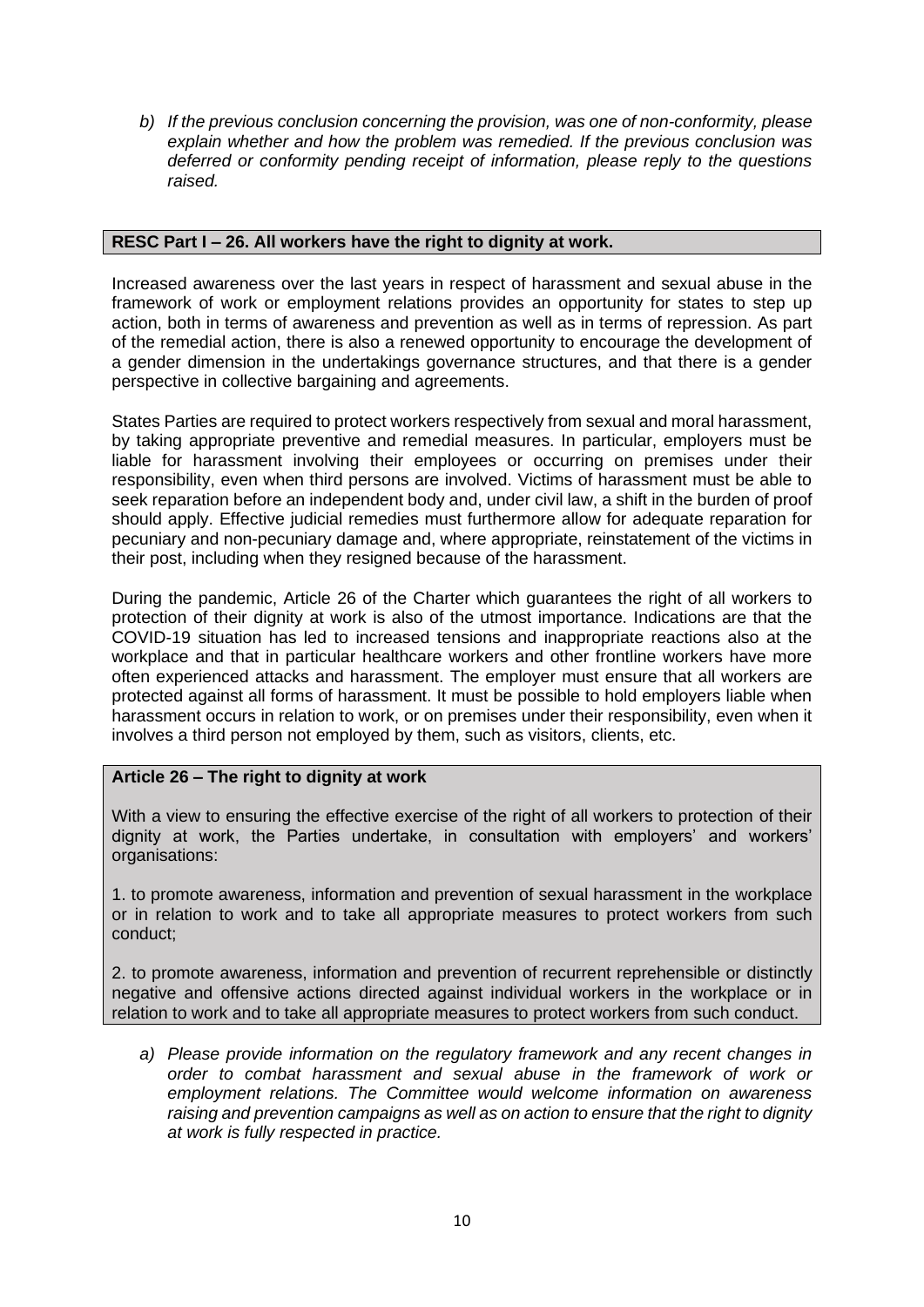- *b) Please provide information on specific measures taken during the pandemic to protect the right to dignity in the workplace and notably as regards sexual, and moral harassment. The Committee would welcome specific information about categories of workers in a situation of enhanced risk, such as night workers, home and domestic workers, store workers, medical staff, and other frontline workers.*
- *c) Please explain whether any limits apply to the compensation that might be awarded to the victim of sexual and moral (or psychological) harassment for moral and material damages.*
- *d) If the previous conclusion was one of non-conformity, please explain whether and how the problem was remedied. If the previous conclusion was deferred or conformity pending receipt of information, please reply to the questions raised.*

**RESC Part I – 28. Workers' representatives in undertakings have the right to protection against acts prejudicial to them and should be afforded appropriate facilities to carry out their functions.**

Article 28 protects workers' representatives in undertakings from dismissal or other prejudicial acts and requires that they are afforded appropriate facilities to carry out their functions. All forms of employee representation, not exclusively trade unions, should benefit from the rights guaranteed by this Article. In order to ensure that such protection is effective, the Charter requires that it extends for a reasonable period (according to the case-law of the Committee, for at least 6 months) after the expiry of the representative's mandate.

### **Article 28 – The right of workers' representatives to protection in the undertaking and facilities to be accorded to them**

With a view to ensuring the effective exercise of the right of workers' representatives to carry out their functions, the Parties undertake to ensure that in the undertaking:

a. they enjoy effective protection against acts prejudicial to them, including dismissal, based on their status or activities as workers' representatives within the undertaking;

b. they are afforded such facilities as may be appropriate in order to enable them to carry out their functions promptly and efficiently, account being taken of the industrial relations system of the country and the needs, size and capabilities of the undertaking concerned.

- *a) With the objective of keeping this reporting exercise focussed, the Committee asks for no specific information in respect of Article 28. Nonetheless, it would welcome information about the situation in practice concerning this right during the pandemic and about measures taken to ensure that the COVID-19 crisis was not used as an excuse to abuse or circumvent the right of workers' representatives to protection, especially protection against dismissal.*
- *b) If the previous conclusion was one of non-conformity, please explain whether and how the problem was remedied. If the previous conclusion was deferred or conformity pending receipt of information, please reply to the questions raised.*